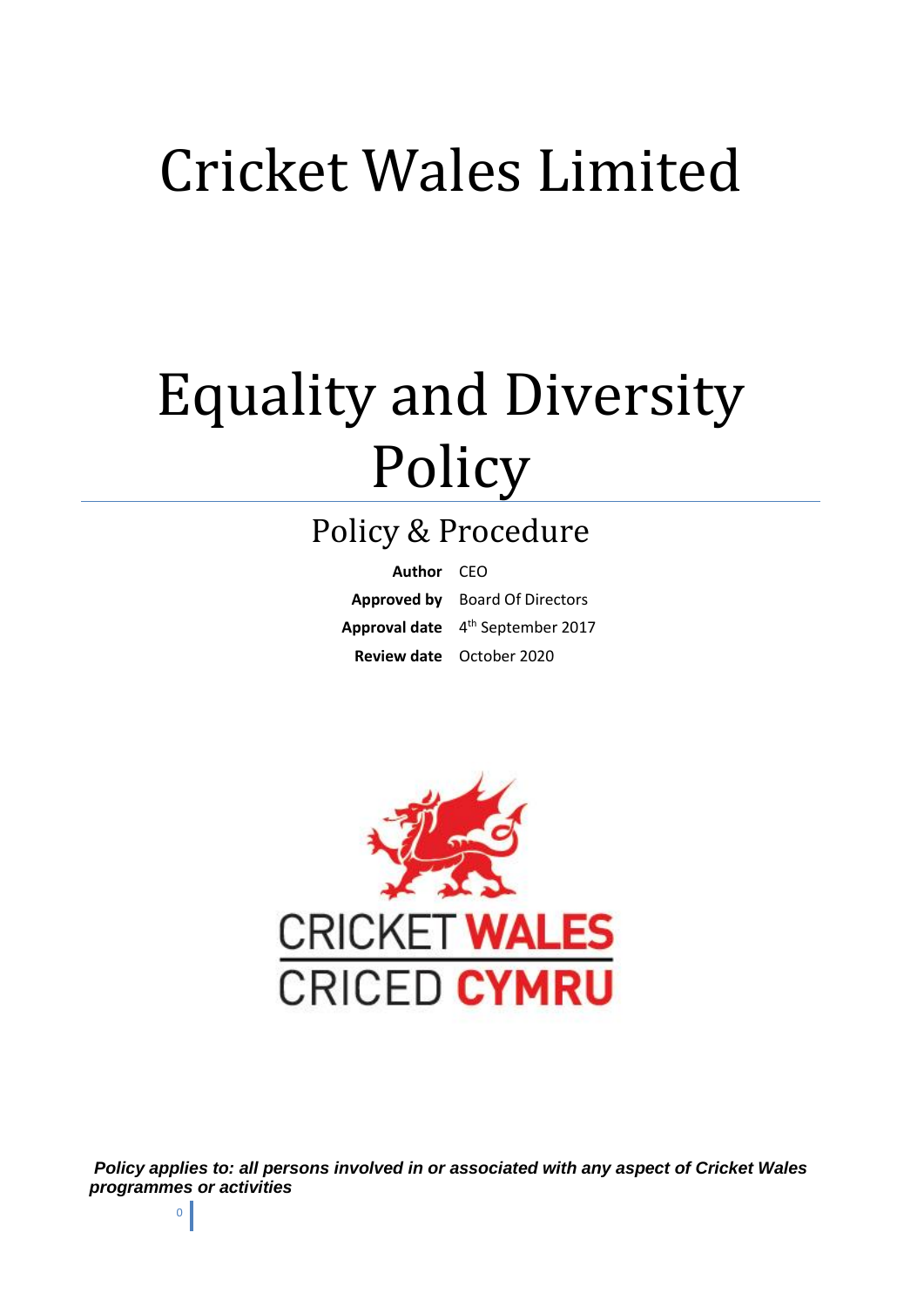#### **EQUALITY AND DIVERSITY POLICY**

#### **1. Introduction**

Cricket Wales is fully committed to the principles of equality of opportunity and is responsible for ensuring that no job applicant, employee or volunteer receives unlawful less favourable treatment on the grounds of age, gender, colour, disability, ethnic minority, parental or marital status, nationality, religious belief, social status and sexual preference. Cricket Wales will ensure that there will be open access to all those who wish to participate in the sport and that they are treated fairly

#### **2. Scope**

Cricket Wales are required by law not to discriminate against our employees and to recognise our legal obligations under the Equality Act 2010. For the purpose of this policy we will refer to the following terms and definitions:

- *Equality* is about equal treatment. It aims to ensure that everyone gets the same opportunities and treatment.
- *Diversity* aims to recognise, respect and value people's differences. It is about valuing everyone as an individual.
- *Equal Opportunities* is about the law and how it is applied in addressing barriers which individuals might face in accessing training, employment and access to services. The law only intervenes when it is clear that legislation is the only way to deal with discriminatory acts.

#### **2. Types of discrimination**

- **Direct Discrimination** this means treating someone less favourably than you would treat others in the same circumstances on certain prohibited grounds. This also includes discrimination based on *perception* of the person, or relating to their *association* with a person, on the grounds of the protected characteristics.
- **Indirect Discrimination** this occurs when, although a practice, rule or requirement condition is applied equally to all, it has a disproportionate and detrimental effect on one particular group because fewer members of that group can comply with it. This type of discrimination is unlawful where it cannot be objectively justified i.e. it is a proportionate means of achieving a legitimate aim.
- **Harassment** refers to unwanted conduct which has the purpose or effect of violating an individual's dignity or creating an intimidating, hostile, degrading, humiliating or offensive environment for that individual.
- **Victimisation** this occurs when someone is treated less favourably than others because he or she has raised a claim of discrimination or harassment against Cricket Wales in the past.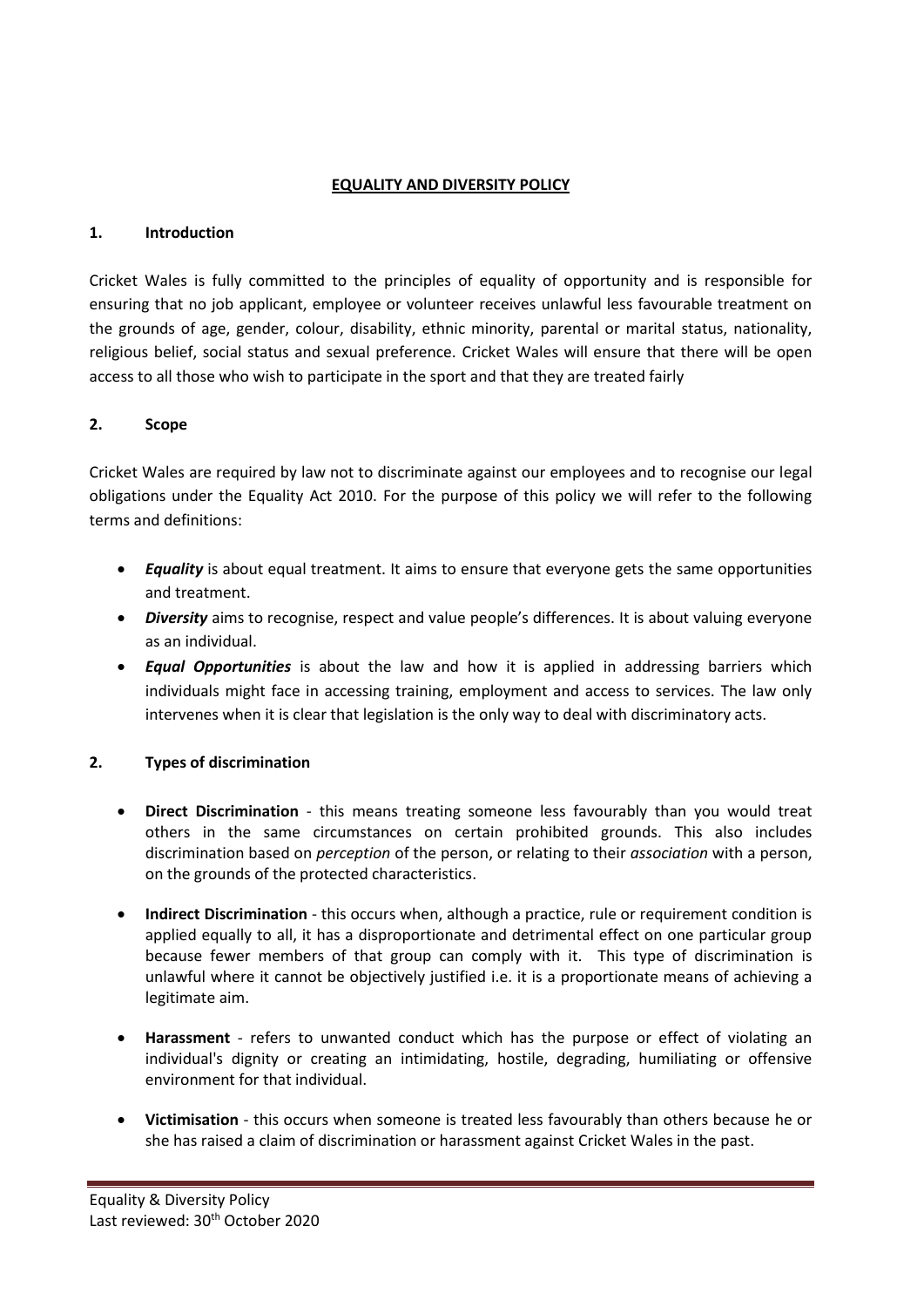#### **4. Positive Action**

Cricket Wales may take positive action or introduce special measures for any group which is currently under-represented in any aspect of the work done by Cricket Wales. Positive action is not the same as positive discrimination, which can be regarded as preferential treatment of member of a minority group and is not permitted by law.

#### **5. Protected Characteristics**

The Equality Act 2010 refers to 9 Protected Characteristics:

- **Age -** discrimination because of their actual or perceived age. For example, a requirement for job applicants to have worked in a particular industry for ten years may disadvantage younger people.
- **Disability -** Under the Equality Act 2010 a person is classified as disabled if they have a physical or mental impairment which has a substantial and long-term effect on their ability to carry out normal day-to-day activities. Cricket Wales are also obliged to make reasonable adjustments to accommodate a worker with a disability, including adjustments to working arrangements or physical changes to the premises or equipment.
- **Gender -** discrimination because of their actual or perceived sex. For example, a requirement that job applicants must be six feet tall could be met by significantly fewer women than men. In very limited circumstances, there are some jobs which can require that the job-holder is a man or a woman. This is known as an 'occupational requirement'.
- **Gender Reassignment -** discrimination based on gender re-assignment, whether actual or perceived. This may include implementing a procedure that forces individuals to disclose that they have undergone gender reassignment.
- **Pregnancy and Maternity -** Discrimination as a result of being pregnant or taking maternity or adoptive leave.
- **Race/Ethnicity -** Discrimination on grounds of race, colour, nationality, and ethnic or national origins. For example, requiring all job applicants to have GCSE Maths and English: people educated in countries which don't have GCSEs would be discriminated against if equivalent qualifications were not accepted.
- **Religion, Belief and Culture -** Discrimination because of any religion, religious or philosophical belief, or lack of belief. Whilst Cricket Wales are not obliged to give employee's time off or facilities for religious observance, but will try to accommodate this whenever possible.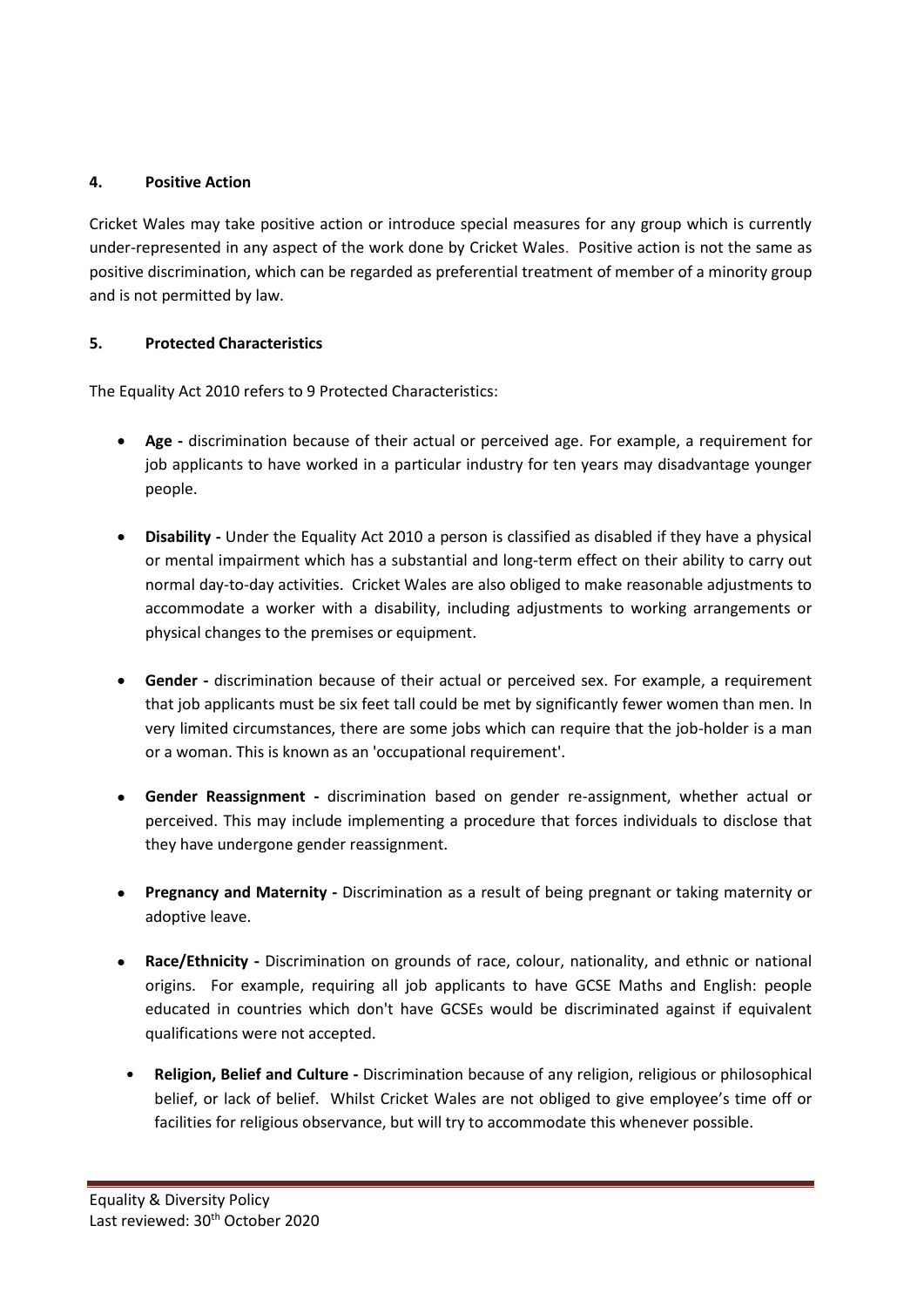- **Sexual Orientation -** Discrimination because of actual or perceived sexual orientation, including lesbian, gay and bisexual individuals, as well as discrimination against heterosexual people. Cricket Wales will ensure that all conditions of service, benefits and opportunities are open to all regardless of their sexual orientation.
- **Marriage and Civil Partnerships -** Same-sex couples who register as civil partners have the right to equal treatment with married couples.

We are committed to addressing discrimination against, and to promoting the inclusion of people regardless of these protected characteristics, within Cricket Wales and its activities. This will be achieved by identifying and removing barriers, and making reasonable adjustments where required.

#### **6. Implementation**

Cricket Wales undertakes to do the following:

- a copy of this document will be available to all staff, members and volunteers of Cricket Wales;
- all employees, members and volunteers have responsibilities to respect, act in accordance with and thereby support and promote the spirit and intentions of this policy;
- we will take measures to ensure that Cricket Wales's employment practices are nondiscriminatory;
- no job applicant will be placed at a disadvantage by requirements or conditions which are not necessary to the performance of the job or which constitute unfair discrimination;
- a planned approach will be adopted to eliminate barriers which discriminate against particular groups; and
- we will ensure that consultants and advisers used by Cricket Wales can demonstrate their commitment to the principles and practice of equality and diversity.

#### **7. Complaints**

Cricket Wales's policy on *Anti-Bullying, Harassment, Victimisation and Discrimination* provides a detailed guide to the process of raising concerns or making a complaint of bullying, harassment, victimisation and discrimination. Concerns can be raised whether you are personally affected by the unwanted actions or as a third party witnessing bullying, harassment, victimisation and discrimination.

#### **8. Monitoring**

Cricket Wales will regularly monitor and evaluate the policy, practices, procedures and operations on an on-going basis, and will inform employees and members of the impact of this equality and diversity policy.

#### **9. Responsibilities**